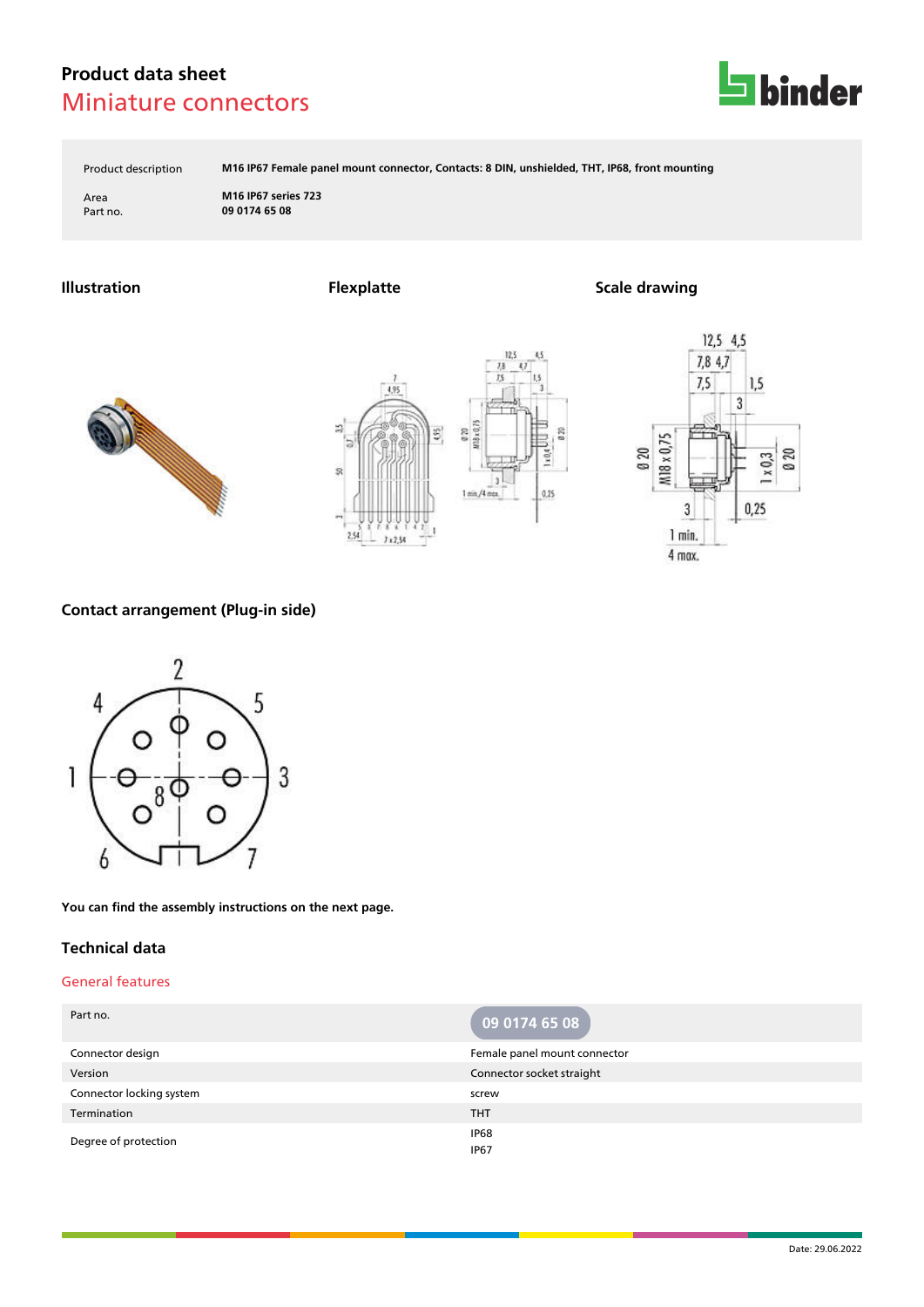

Product description **M16 IP67 Female panel mount connector, Contacts: 8 DIN, unshielded, THT, IP68, front mounting**

Area **M16 IP67 series 723** Part no. **09 0174 65 08**

| Temperature range from/to   | -40 ℃ / 95 ℃        |
|-----------------------------|---------------------|
| Tightening torque screw nut | $0.5 - 1$ Nm        |
| Mechanical operation        | > 500 Mating cycles |
| Weight (g)                  | 11.48               |
| Customs tariff number       | 85369010            |

### Electrical parameters

| Rated voltage             | 60 V                  |
|---------------------------|-----------------------|
| Rated impulse voltage     | 500 V                 |
| Rated current (40 °C)     | 5.0A                  |
| Insulation resistance     | $\geq 10^{10} \Omega$ |
| Pollution degree          |                       |
| Overvoltage category      |                       |
| Insulating material group | III                   |
| <b>EMC</b> compliance     | unshielded            |

#### Material

| Housing material      | Zinc die-cast nickel-plated          |
|-----------------------|--------------------------------------|
| Contact body material | PBT (UL94 V-0)                       |
| Contact material      | CuSn (bronze)                        |
| Contact plating       | Ag (silver)                          |
| <b>REACH SVHC</b>     | CAS 7439-92-1 (Lead)                 |
| SCIP number           | 8a0269ab-23a3-4c4c-b14a-f7424523521b |

### Classifications

| eCl@ss 11.1     | 27-44-01-09 |
|-----------------|-------------|
|                 |             |
| <b>ETIM 7.0</b> | EC003569    |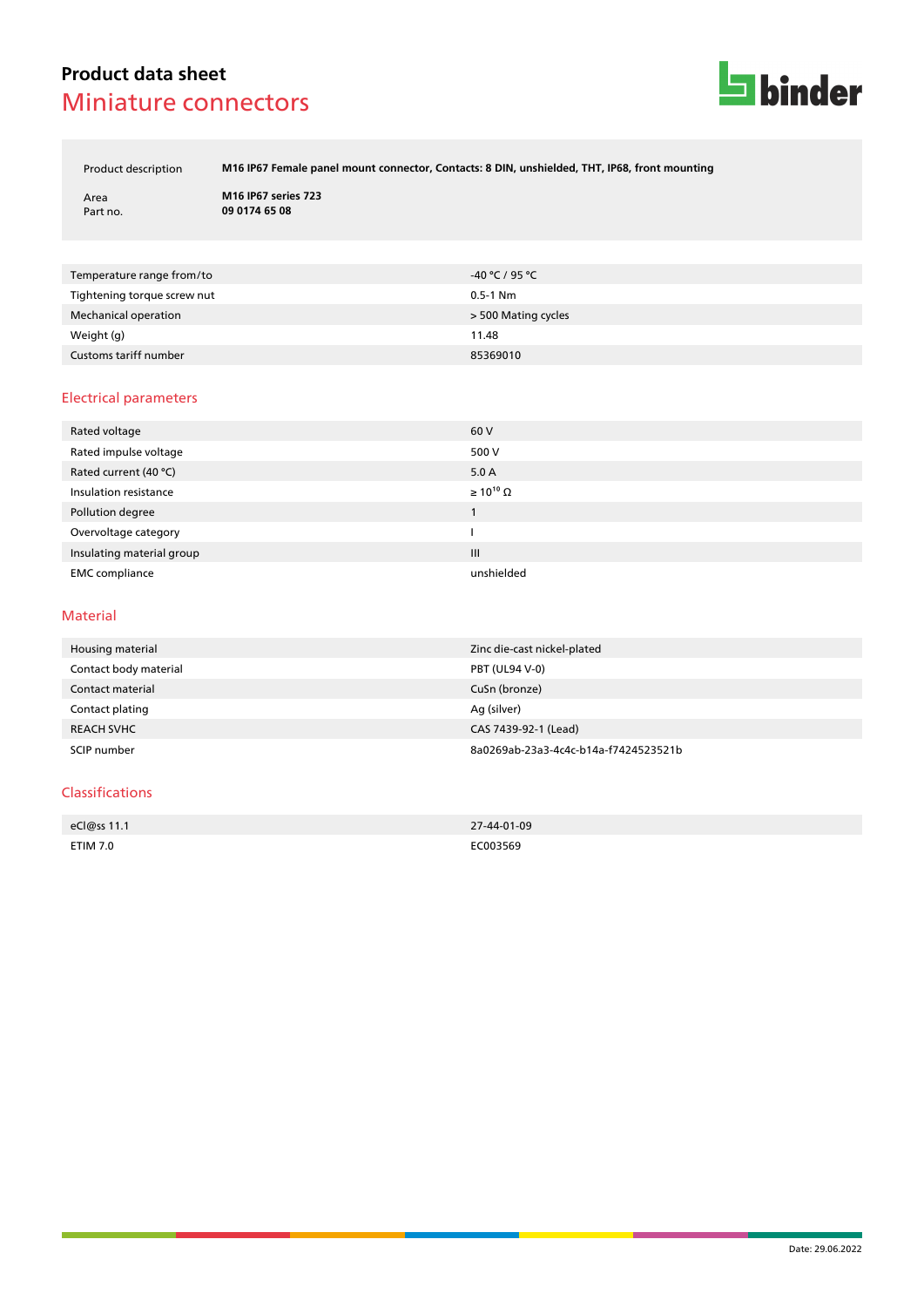

Product description **M16 IP67 Female panel mount connector, Contacts: 8 DIN, unshielded, THT, IP68, front mounting**

Area **M16 IP67 series 723** Part no. **09 0174 65 08**

# **Assembly instructions / Panel cut-out**